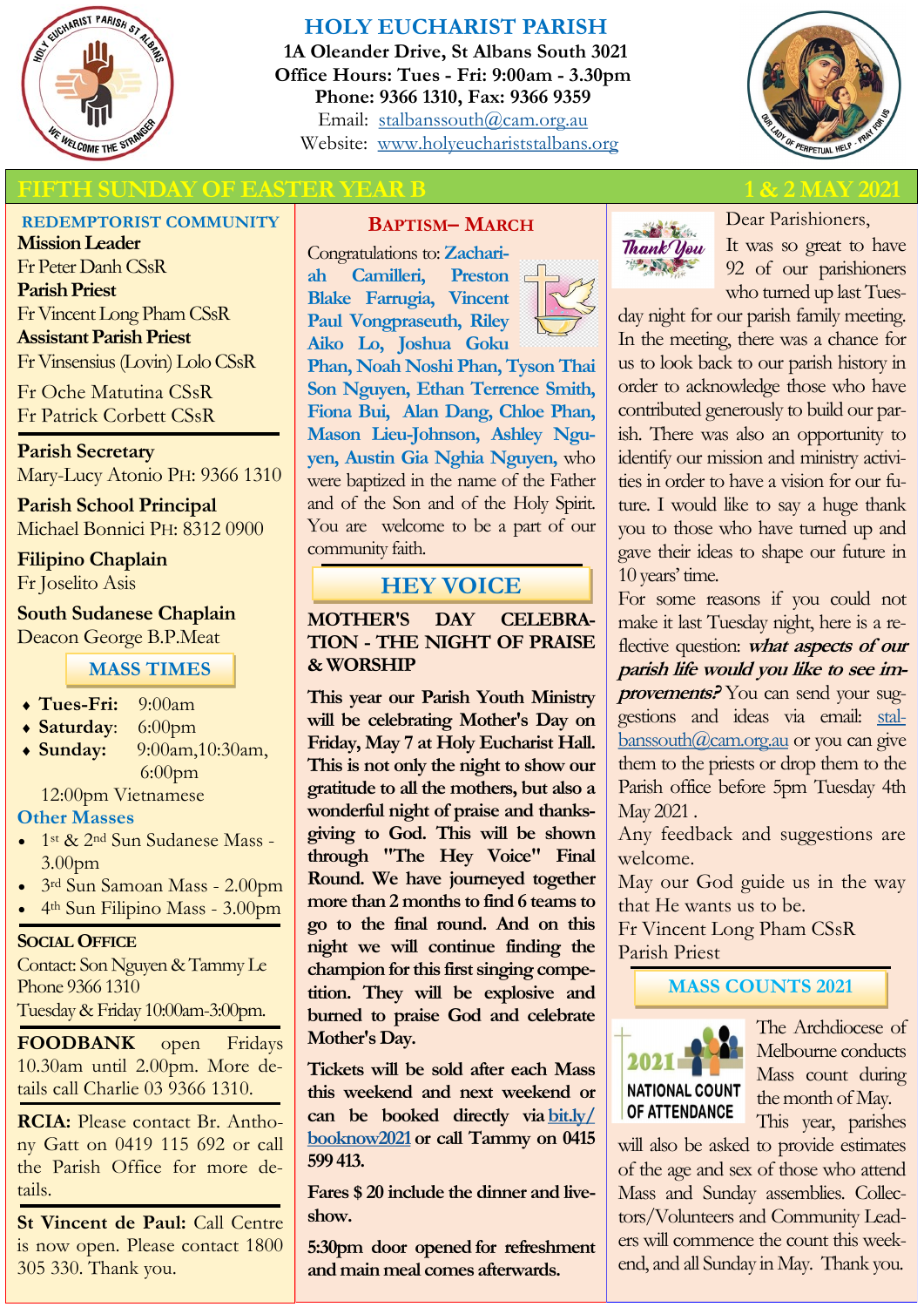#### **THE LIVING WORD**

#### **First reading Acts 9:26-31**

## *Barnabas explained how the Lord had appeared to Saul on his journey*

When Saul got to Jerusalem he tried to join the disciples, but they were all afraid of him: they could not believe he was really a disciple. Barnabas, however, took charge of him, introduced him to the apostles, and explained how the Lord had appeared to Saul and spoken to him on his journey, and how he had preached boldly at Damascus in the name of Jesus. Saul now started to go round with them in Jerusalem, preaching fearlessly in the name of the Lord. But after he had spoken to the Hellenists, and argued with them, they became determined to kill him. When the brothers knew, they took him to Caesarea, and sent him off from there to Tarsus.

The churches throughout Judaea, Galilee and Samaria were now left in peace, building themselves up, living in the fear of the Lord, and filled with the consolation of the Holy Spirit.

# **Responsorial Psalm Ps. 21(22):26-28,30-32 I will praise you, Lord, in the assembly of your people.**

My vows I will pay before those who fear him. The poor shall eat and shall have their fill. They shall praise the Lord, those who seek him. May their hearts live for ever and ever!

**I will praise you, Lord, in the assembly of your people.** All the earth shall remember and return to the Lord, all families of the nations worship before him; They shall worship him, all the mighty of the earth; before him shall bow all who go down to the dust.

## **I will praise you, Lord, in the assembly of your people.**

And my soul shall live for him, my children serve him. They shall tell of the Lord to generations yet to come, declare his faithfulness to peoples yet unborn: 'These things the Lord has done.'

#### **I will praise you, Lord, in the assembly of your people.**

## **Second reading 1 John 3:18-24**

#### *The commandment of faith and love*

My children, our love is not to be just words or mere talk, but something real and active; only by this can we be certain that we are children of the truth and be able to quieten our conscience in his presence, whatever accusations it may raise against us, because God is greater than our conscience and he knows everything. My dear people, if we cannot be condemned by our own conscience, we need not be afraid in God's presence, and whatever we ask him, we shall receive, because we keep his commandments and live the kind of life that he wants. His commandments are these: that we believe in the name of his Son Jesus Christ and that we love one another as he told us to. Whoever keeps his commandments lives in God and God lives in him. We know that he lives in us by the Spirit that he has given us.

#### **Gospel Acclamation John 15:4-5**

Alleluia, alleluia! Live in me and let me live in you, says the Lord; my branches bear much fruit. Alleluia!

#### **Gospel John 15:1-8**

*I am the vine, you are the branches*

Jesus said to his disciples:

'I am the true vine, and my Father is the vinedresser. Every branch in me that bears no fruit he cuts away, and every branch that does bear fruit he prunes to make it bear even more.

You are pruned already, by means of the word that I have spoken to you. Make your home in me, as I make mine in you. As a branch cannot bear fruit all by itself, but must remain part of the vine, neither can you unless you remain in me. I am the vine, you are the branches. Whoever remains in me, with me in him, bears fruit in plenty; for cut off from me you can do nothing. Anyone who does not remain in me is like a branch that has been thrown away – he withers; these branches are collected and thrown on the fire, and they are burnt. If you remain in me and my words remain in you, you may ask what you will and you shall get it. It is to the glory of my Father that you should bear much fruit, and then you will be my disciples.'

# **REFLECTION ON THE GOSPEL**

Again and again, life's experiences teach us that, as members of the Earth community, we cannot make it on our own. We need one another, other living beings, the sun, the soil, the water and everything else that formed from exploding stars in the distant past. The gospel reading reminds us that as baptised Christians we are not just intimately interlinked but that the source of our unity is the Risen Christ. As limbs and leaves and sap of the same vine, we simply cannot survive in isolation.

The vine image picks up one of the most potent biblical images for God's relationship to the people of Israel. It is an image of life and growth, of colour and vibrancy. It holds the promise of a life-sustaining grape harvest that is ultimately transformed into wine, the biblical symbol for joy. God brought Israel "the vine" out of Egypt (Psalm 80:9). For the prophet Isaiah, Israel is also a vineyard planted and nurtured by God (5:1-7; 27:3). For Jeremiah, Israel is the choice vine "of fully tested stock" planted by God (2:21).

The Johannine Jesus makes the claim: "I am the true vine/ vineyard" and God is the "vinegrower". He goes further: "I am the vine/vineyard and you are the branches". The potency of this image resides in the fact that a vine without branches is inconceivable. It draws us into the mystery of the mutual interchange of life between us and the risen Christ, into the mystery of God. It also invites us to acknowledge our interconnection with the whole of the Earth community, to nurture the wonderful biodiversity of our planet, and to accept the inevitability of "pruning" if we are to "bear fruit" and "become disciples".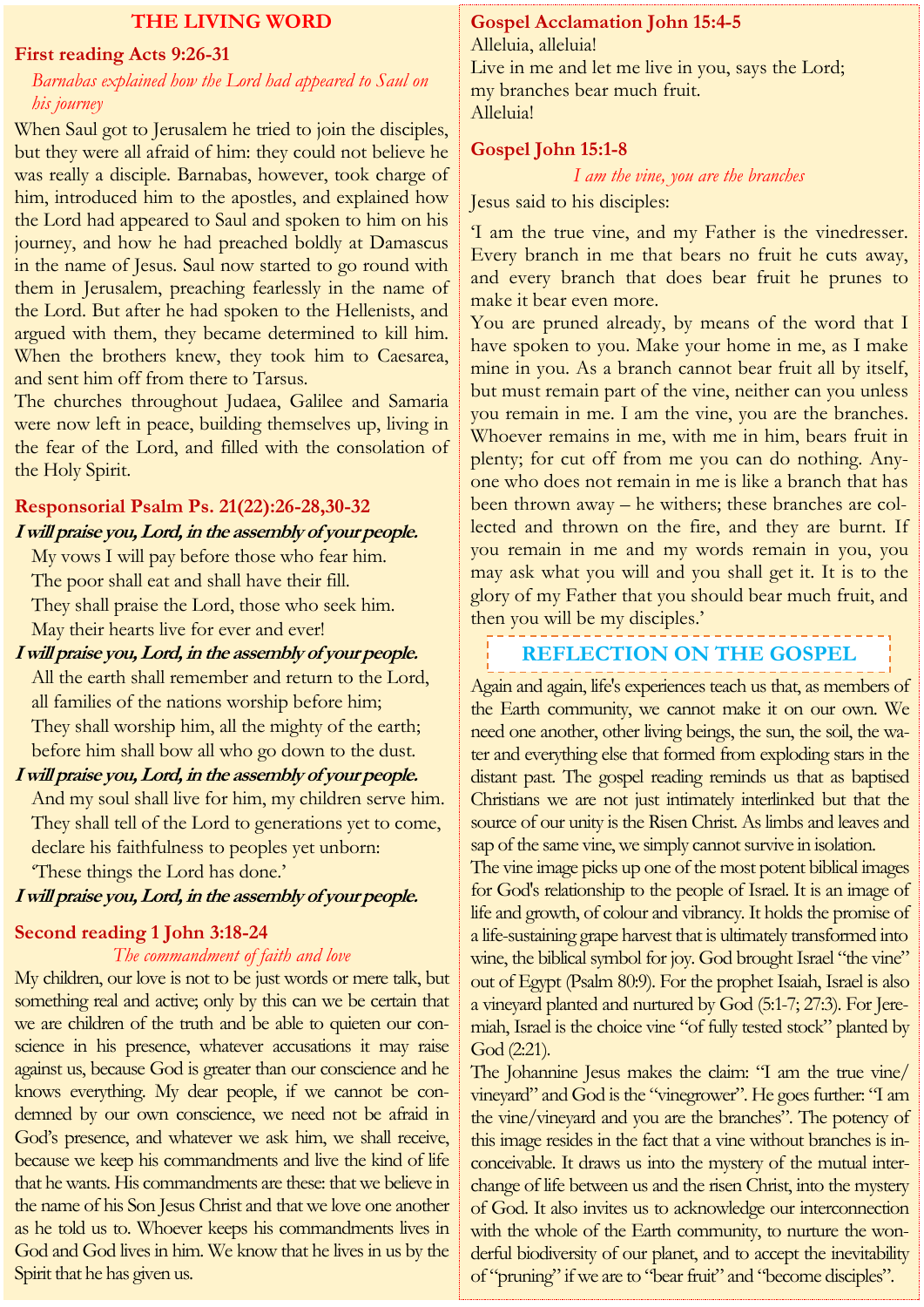"Pruning" can take various forms. A chance encounter, a sudden inspiration, a word from a friend, an unexpected illness, a confronting story: any such experience can bring us to our senses and serve as a "pruning" device. The first reading for today recounts the story of Saul of Tarsus who is "pruned" quite dramatically through his encounter with the Risen Christ on the road to Damascus. He is transformed from persecutor to defender of Christ and Christ's followers. Saul becomes a disciple and "bears much fruit". The Greek-speaking Christian Jews are suspicious, even murderous, when he tries to preach the gospel among them. Peace ensues, however, and the movement takes hold in the regions where Jesus had first preached the gospel. It is worth reflecting on the cultural diversity that characterised earliest Christianity and the tensions that had to be resolved between different language groups or groups of different ethnic origin for the gospel to flourish and bear fruit. John's gospel is written against the backdrop of such "pruning" within the early communities. Sometimes the requisite "pruning" is hearing respectfully a point of view that differs from one's own.

#### **By Veronica Lawson RSM**

# **MEDITATING IS A WAY OF ENCOUNTER-ING JESUS**

*Continuing his catechesis on Christian prayer during the weekly General Audience, Pope Francis explains the importance of meditation, highlighting that it is a means of prayer that helps us encounter Jesus and find ourselves.*

For a Christian, Pope Francis said at the General Audience, "to 'meditate' is to seek meaning: it implies placing oneself before the great page of Revelation in order to try to make it our own, taking it in completely."

Therefore, having welcomed the Word of God, a Christian does not keep it closed up inside, because that Word must meet with "another book," which the Catechism calls "the book of life." This, the Pope affirmed, "is what we attempt to do every time we meditate on the Word."

The Holy Father dedicated his catechesis on Wednesday to meditation as a form of prayer.

#### **Meditation is a need for everyone**

The Pope highlighted that the practice of meditation has received great attention in recent times by almost all the religions of the world, including Christianity, and is even widespread among people who do not have a religious vision of life.

"We all need to meditate, to reflect, to find ourselves," he said. "Especially in the voracious Western world, people seek meditation because it represents a high barrier against the daily stress and emptiness that is everywhere."

He further added that it is a phenomenon to be welcomed, because we possess an interior life that cannot always be neglected .

#### **Prayer is an encounter**

The Word, "once accepted in a Christian context, takes on a specificity that must not be erased," the Pope explained. Here, Jesus Christ is "the great door through which the prayer of a baptized person passes" and the practice of meditation also follows this path.

When a Christian prays, Pope Francis explained, they do not aspire to full self-transparency nor seek the deepest core of their ego. Rather, the prayer of a Christian is, first of all, an encounter with the 'Other.'

Therefore, "if an experience of prayer gives us inner peace, or selfmastery, or clarity about the path to take, these results are, one might say, side effects of the grace of Christian prayer which is the encounter with Jesus," he said.

## **Methods of Christian meditation**

Pope Francis went on to note that the term "meditation" has had different meanings throughout history, including within Christianity where it refers to different spiritual experiences. However, the Catechism of the Catholic Church helps to trace some common lines by highlighting that "there are as many and varied methods of meditation as there are spiritual masters… But a method is only a guide; the important thing is to advance, with the Holy Spirit, along the one way of prayer: Christ Jesus."

In this regard, he highlighted the many methods of Christian meditation: "some are very sober, others more articulate; some accentuate the intellectual dimension of the person, others rather the affective and emotional," he pointed out.

However, "all of them important and worthy of practice, inasmuch as they can help the experience of faith to become a total act of the person" because people do not only pray with their minds or their feelings.

#### **The method is a road, not a goal**

Further illustrating his message, Pope Francis recalled that the ancients used to say that "the organ of prayer is the heart" to explain that it is the whole person, starting from his or her center – not only some of their faculties -who enters into a relationship with God.

At the same time, "we must always remember that the method is a road, not a goal," he stressed. "Any method of prayer, if it is to be Christian, is part of that *sequela Christi* [following Christ] which is the essence of our faith."

Citing the Catechism of the Church, Pope Francis noted that "meditation engages thought, imagination, emotion, and desire. This mobilization of faculties is necessary in order to deepen our convictions of faith, prompt the conversion of our heart, and strengthen our will to follow Christ. Christian prayer tries above all to meditate on the mysteries of Christ."

#### **Christ is not far away**

The grace of Christian prayer is that "Christ is not far away but is always in relationship with us," Pope Francis affirmed.

This is because "there is no aspect of the divine-human person that cannot become for us, a place of salvation and happiness," he said. Thus, "every moment of Jesus' earthly life, through the grace of prayer, can become contemporary with us" and there is no page in the Gospels in which there is no place for us.

In this manner, thanks to the Holy Spirit, we too are present at the river Jordan when Jesus is baptized, we are diners at the wedding feast of Cana when Jesus gives the best wine for the happiness of the couple, we too witness in amazement the thousands of healings performed by Our Lord. At the same time, "we are the cleansed leper, the blind Bartimaeus who regains his sight and Lazarus who comes out of the tomb."

For us Christians, the Pope concluded, "meditating is a way of encountering Jesus. And in this way, only in this way, can we find ourselves."